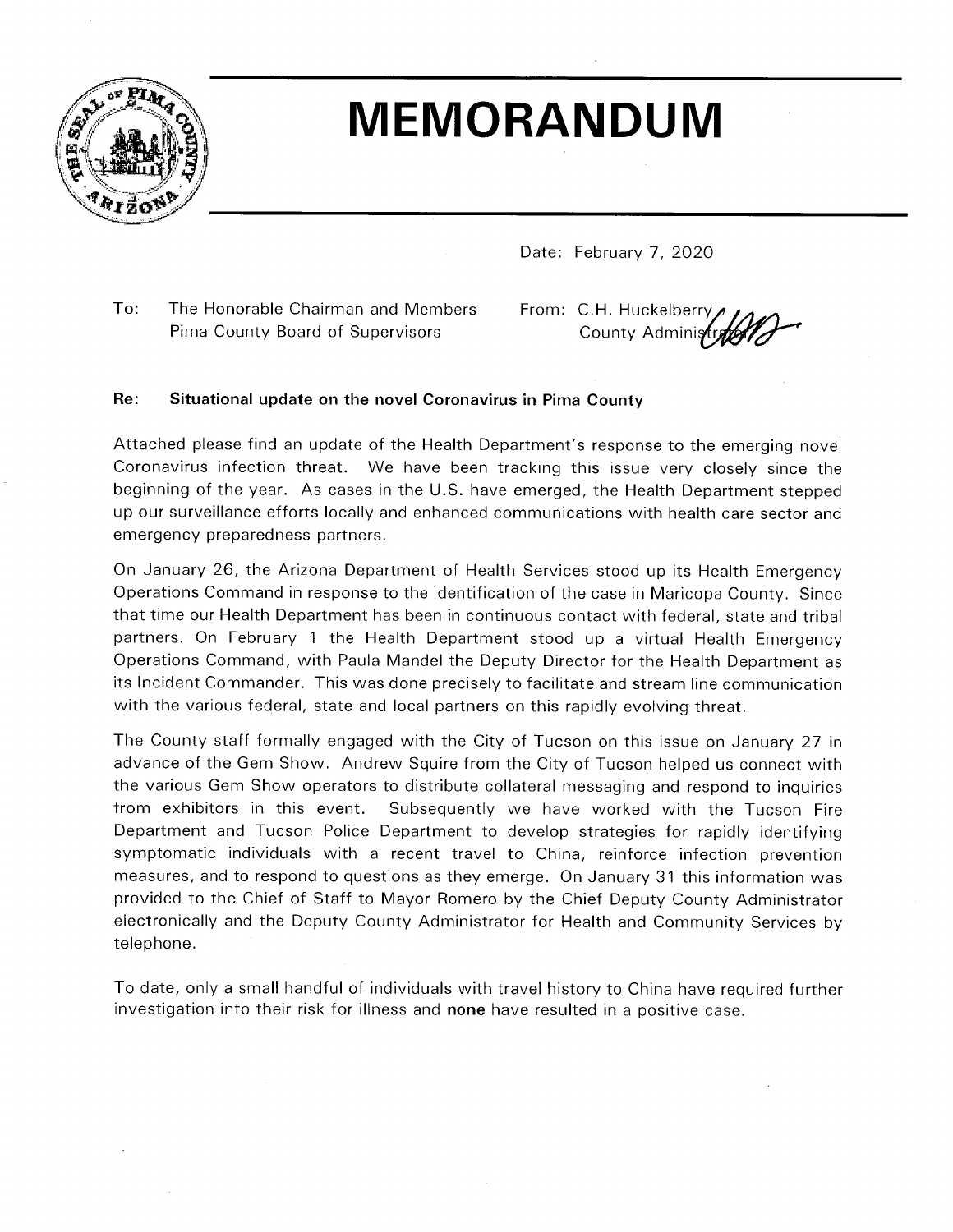The Honorable Chairman and Members, Pima County Board of Supervisors Re: Situational update on the novel Coronavirus in Pima County February 7, 2020 Page 2

My assessment is that the threat to our community and to Pima County in general is low. However, the Health Department and the County's Chief Medical Officer maintain a posture of heightened vigilance continue to monitor the situation very closely, and will provide periodic updates.

#### Attachment

 $\mathbf{c}$ :

Jan Lesher, Chief Deputy County Administrator

Francisco García, MD, MPH, Deputy County Administrator & Chief Medical Officer, **Community and Health Services** 

Paula Mandel, Deputy Director, Health Department Michael Ortega, City Manager, City of Tucson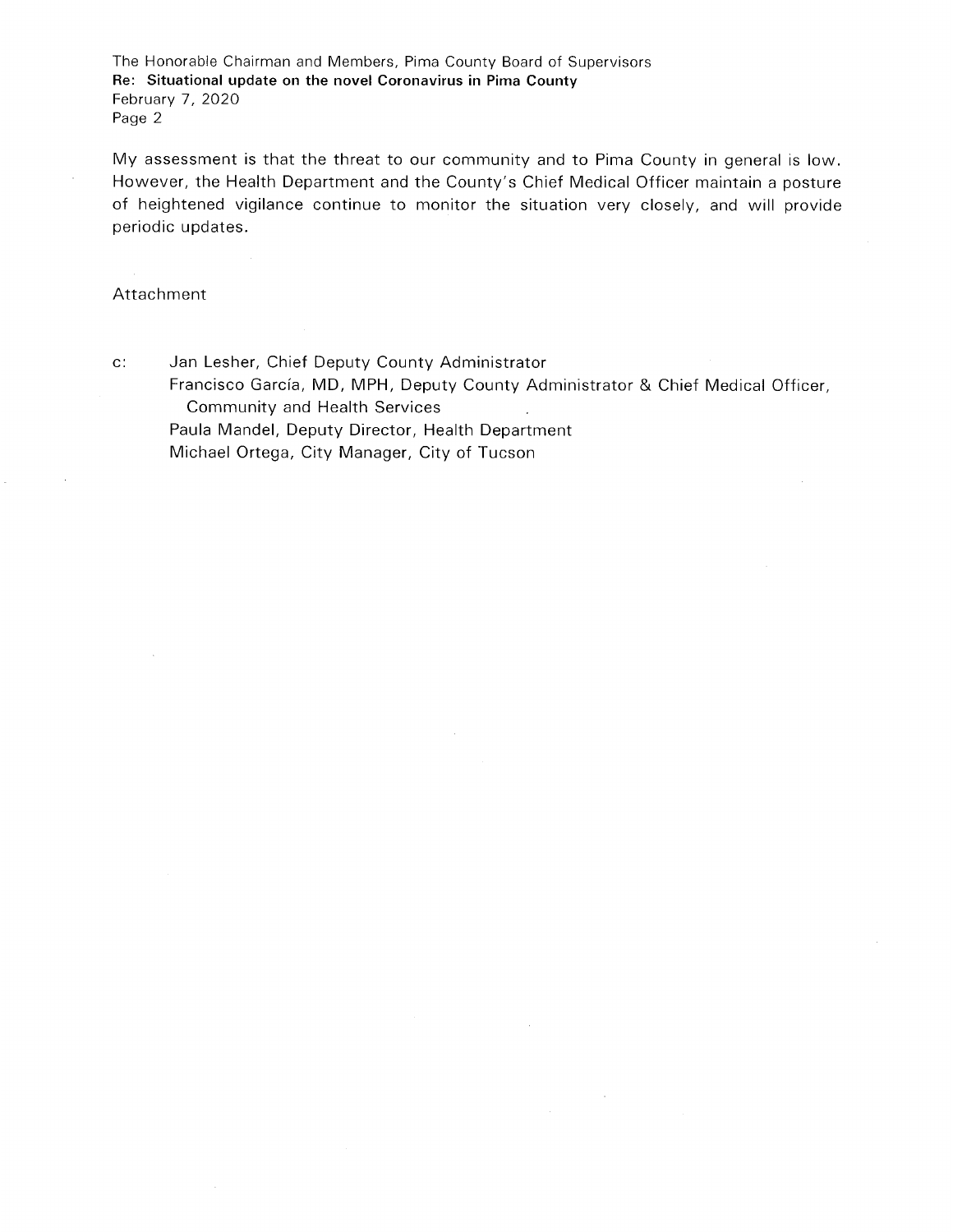# ATTACHMENT